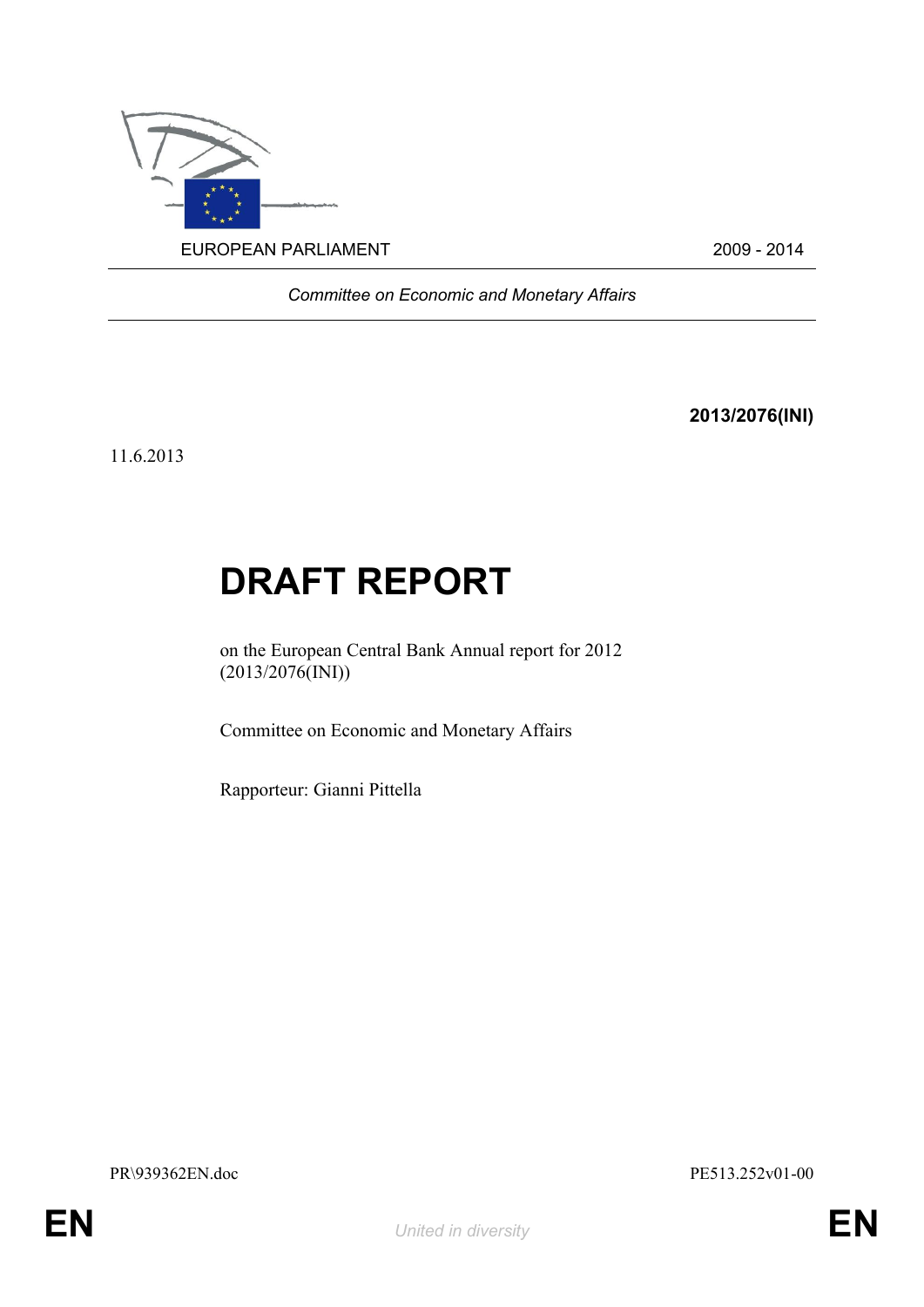PR\_INI\_art119-1

## **CONTENTS**

# **Page**

**EN**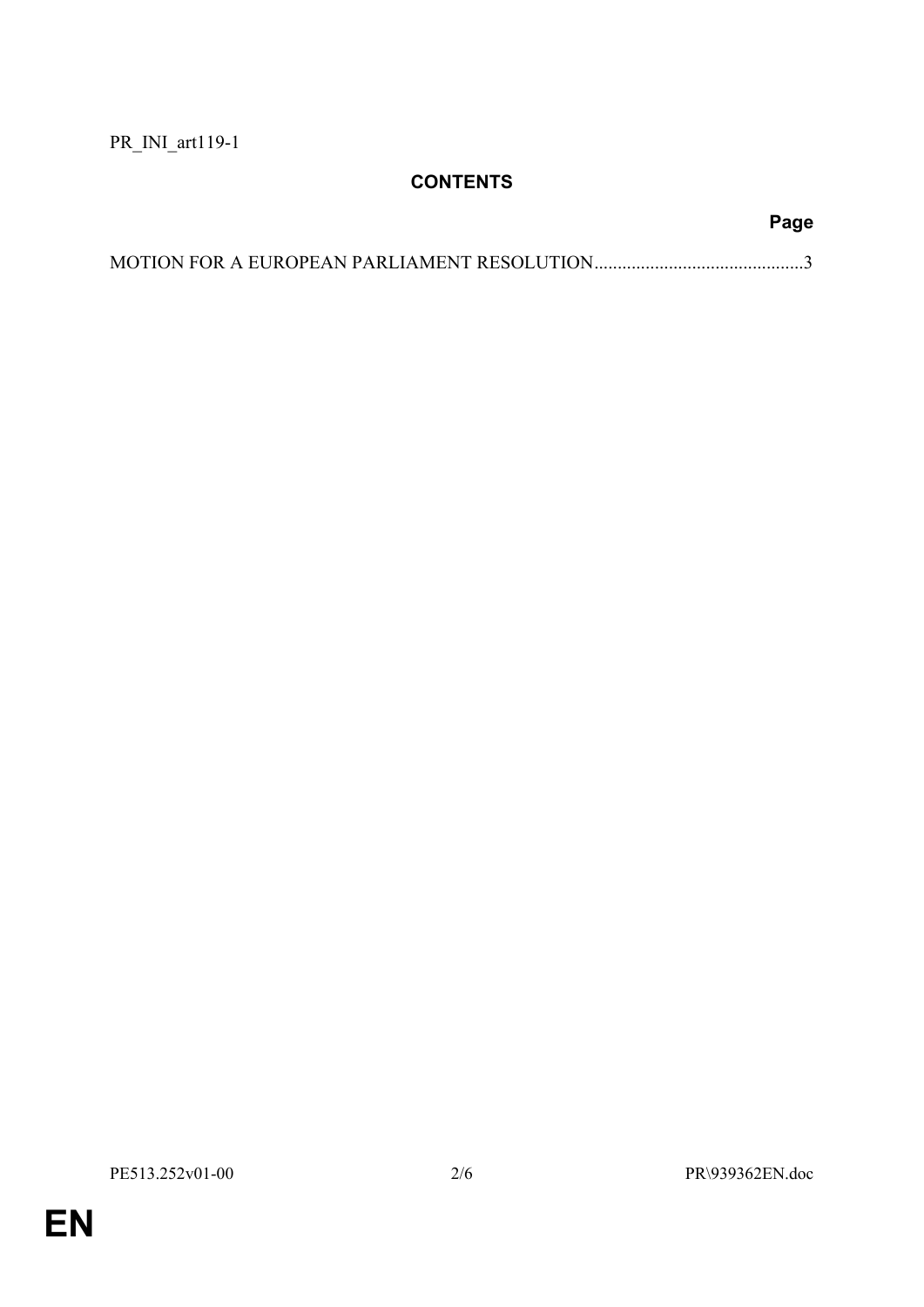### <span id="page-2-0"></span>**MOTION FOR A EUROPEAN PARLIAMENT RESOLUTION**

#### **on the European Central Bank Annual report for 2012**

#### **(2013/2076(INI))**

#### *The European Parliament*,

- having regard to the European Central Bank Annual report for 2012 (0000 C7-0000/2013),
- having regard to Article 284(3) of the Treaty on the Functioning of the European Union,
- having regard to Article 15 of the Statute of the European System of Central Banks and of the European Central Bank,
- having regard to its resolution of 4 May 1998 on democratic accountability in the third phase of the EMU<sup>1</sup>,
- having regard to its resolution of 17 April 2013 on the European Central Bank Annual Report for  $2011<sup>2</sup>$ ,
- having regard to Council Regulation (EU) No .../2013 of ... [conferring specific tasks on the European Central Bank concerning policies relating to the prudential supervision of credit institutions], hereinafter referred to as 'the SSM Regulation',
- having regard to Rule 119(1) of its Rules of Procedure,
- having regard to the report of the Committee on Economic and Monetary Affairs (A7-0000/2013),
- A. whereas, according to the Commission services' spring 2013 forecast, GDP in the eurozone fell by  $0.6\%$  in 2012, after a rise of 1.4 % in 2011;
- B. whereas, according to the same forecast, unemployment in the eurozone rose from 10.2 % at the end of 2011 to  $11.4\%$  at the end of 2012;
- C. whereas in 2012 the ECB reduced interest rates once, in July (25 basis point);
- D. whereas, according to the Commission services' spring 2013 forecast, the average inflation rate in the eurozone was 2.5 % in 2012, down from 2.7 % in 2011, and M3 growth was 1.5 % in 2011, down from 1.7 % in 2010;
- E. whereas the growth rate of MFI credit to eurozone residents fell significantly between December 2011 and December 2012, from 1 % in December 2011 to 0.4 % in December 2012, and credit to the private sector fell by 0.7% in December 2012;

<sup>1</sup> OJ C 138, 4.5.1998, p. 177.

<sup>2</sup> Texts adopted, P7\_TA(2013)0176.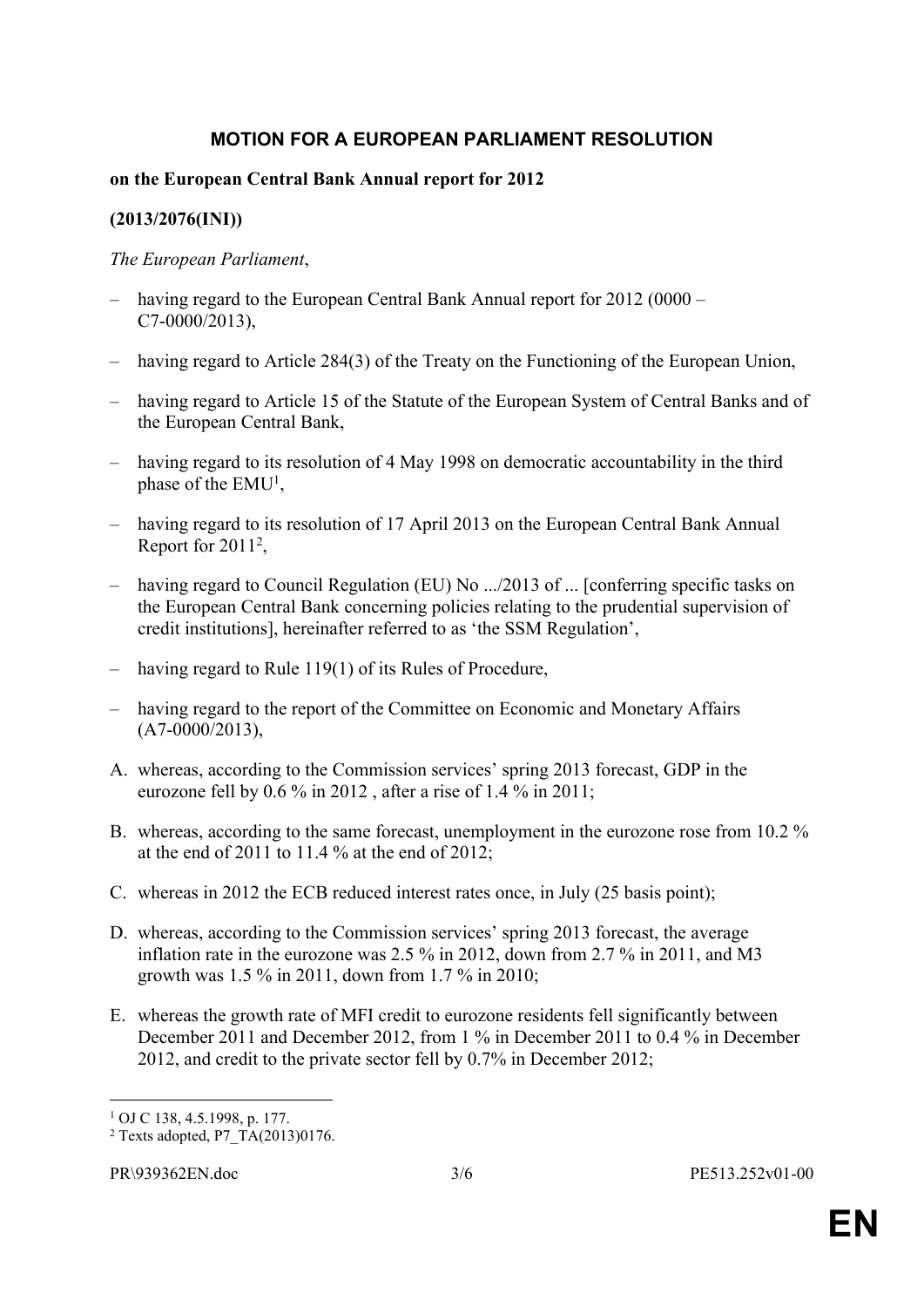- F. whereas, again according to the Commission services' spring 2013 forecast, average gross general government debt in the eurozone rose from 88 % in 2011 to 92.7 % of GDP in 2012, and the aggregate general government deficit fell from 4.2 % to 3.7 % of GDP;
- G. whereas Article 282 TFEU states that the primary objective of the ECB is to maintain price stability and that the ECB should support general economic policies of the Union without prejudice to price stability; whereas the European Systemic Risk Board (ESRB) works under the auspices of the ECB in the area of financial stability;

#### **Monetary policy**

- 1. Is deeply concerned at the fact that persistently weak economic conditions are becoming the norm in Europe, creating overwhelming discontent among European citizens and therefore jeopardising the whole European project;
- 2. Welcomes the decisions of July 2012 to reduce the key ECB interest rates in the context of very low inflation expectations and weak economic activity;
- 3. Notes that the banking system's demand for liquidity from the Eurosystem increased in 2012, thus strengthening the dependence of the banking system on the Eurosystem's intervention, and warns of the risks of such dependence;
- 4. Considers that the three-year LTRO settled on March 2012 contributed to stabilising the banking system, but that this should be a temporary measure; notes that, despite the liquidity injected into the banking system by the LTRO, the credit available to the real economy is still below pre-crisis levels; suggests that it would be appropriate for the ECB to reduce its deposit facility rate to negative values in order to encourage banking lending to the real economy;
- 5. Stresses that the availability of the ECB to provide further support to the financial and banking system must be properly subject to conditionality, in particular the commitment by institutions benefiting from such support to increase levels of credit to small and medium-sized enterprises and to households, without which such efforts would prove to be ineffective;
- 6. Underlines the important role played by the SMP in addressing the malfunctioning of certain eurozone sovereign debt securities market segments;
- 7. Welcomes the setting-up of the OMTs, with no ex ante quantitative limits, in order to safeguard monetary policy transmission, but deplores the decision to link the activation of the OMT to strict conditionalities attached to an EFSF/ESM programme; calls on the ECB to activate OMTs independently from strict conditionality;
- 8. Considers unnecessary the full sterilisation of the liquidity injected by the OMTs, as inflation expectations remain extremely low in a context of weak economic activity;
- 9. Considers that the monetary policy tools that the ECB has used since the beginning of the crisis, while providing a welcome relief in distressed financial markets, have revealed their limits as regards stimulating growth and improving the situation on the labour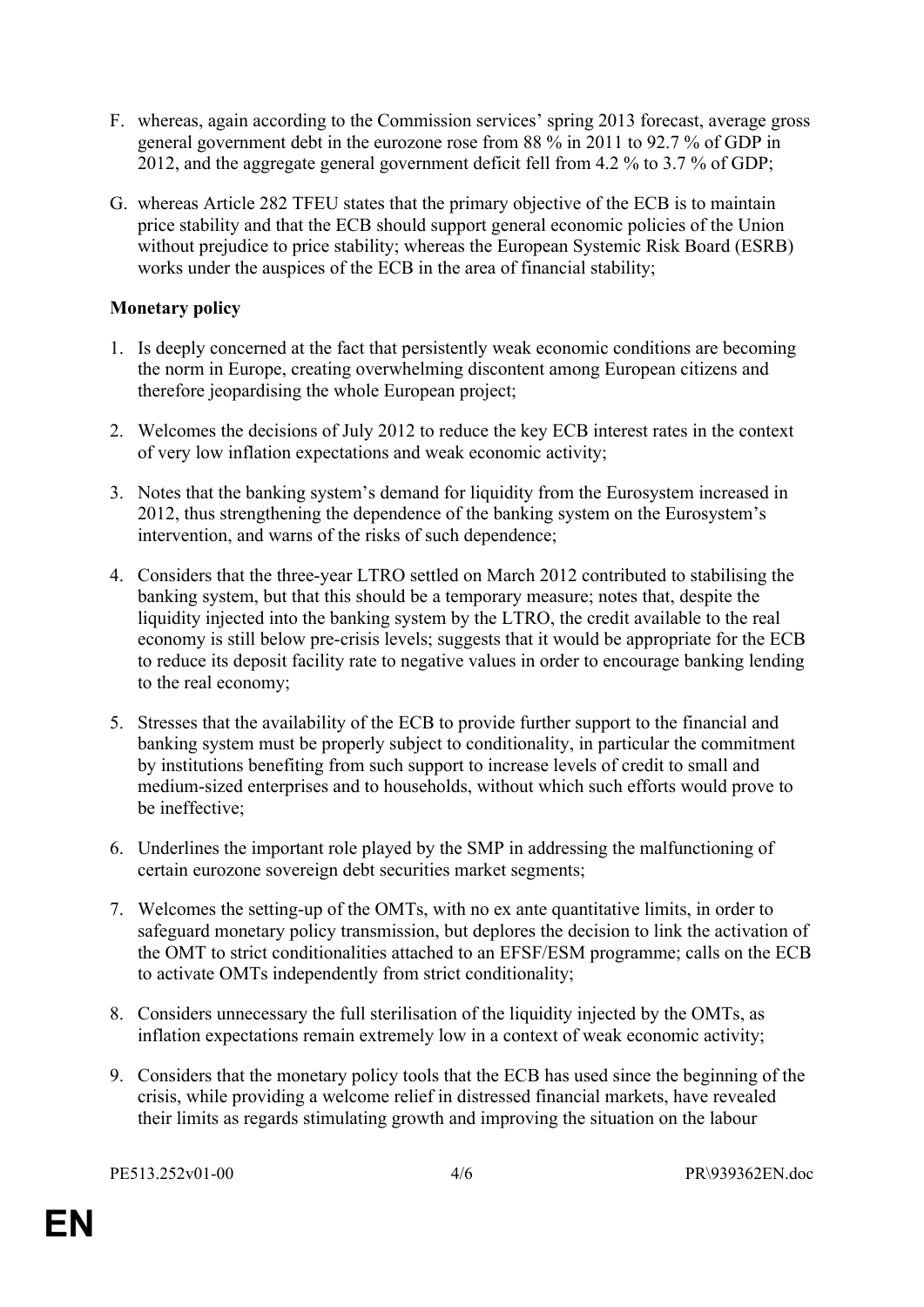market; considers, therefore, that the ECB could investigate the possibilities of implementing new unconventional measures aimed at participating in a large, EU-wide pro-growth programme, including the use of the Emergency Liquidity Assistance facility to undertake an 'overt money financing' of government debt in order to finance tax cuts targeted on low-income households and/or new spending programmes focused on the Europe 2020 objectives;

- 10. Considers it necessary to review the Treaties and the ECB's statutes in order to establish price stability together with full employment as the two objectives, on an equal footing, of monetary policy in the eurozone;
- 11. Argues that the conduct of monetary policy should be democratic and should result from deliberation between different viewpoints and approaches;
- 12. Invites the ECB to pay more attention to the contractionary effects on GDP, employment and social welfare created by austerity policies carried out by national governments in the framework of Economic Assistance Programmes involving the ECB;
- 13. Underlines that the ECB's independence should not justify lack of democratic accountability;

#### **Exchange rate policy**

- 14. Considers that the exchange rate is a crucial economic policy variable which impacts on the competiveness of the eurozone;
- 15. Calls on the ECB to pay more attention to the euro exchange rate in order to avoid excessive euro appreciation, which could in turn damage the eurozone;
- 16. Underlines the importance of supporting the euro as an international currency, and stresses the need to pave the way for a new international monetary order taking into account the new multipolar world economy;

#### **Banking union**

- 17. Notes that the European Banking System is still fragile and needs to be reformed in structural terms and consolidated through the development of a true banking union;
- 18. Welcomes the progress achieved on the negotiations on the Single Supervisory Mechanism (SSM) regulation conferring on the ECB the power of supervision over eurozone credit institutions; believes the setting-up of the SSM will contribute to severing the link between banks and sovereigns and will help develop a common European approach to crisis management;
- 19. Stresses the importance of a fruitful cooperation between the ECB and the competent national authorities within the framework of the SSM, in order to ensure an effective and smooth supervision;